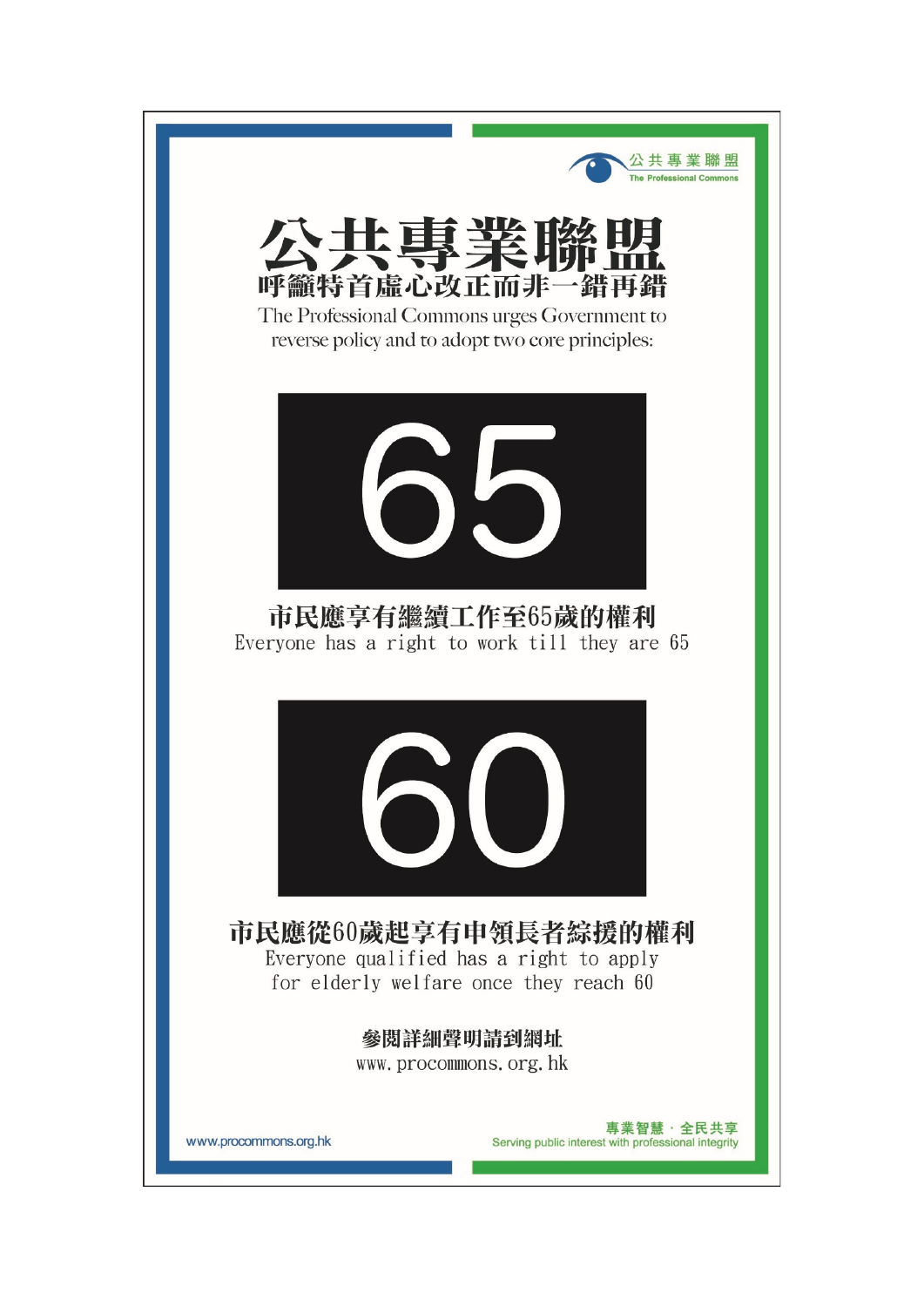## 公共專業聯盟 **Professional Commons**

## 呼籲特首虛心改正而非 一錯再錯

## **Carrie Lam Urged to Listen to the Public with an open Mind to avoid Mistakes again**

政府宣佈取消全港 60 至 64 歲人士申領長者綜援的權利,以全港現有 52 萬名年齡介乎 60 至 64 歲的長者而當中勞動參與率為 45%計算,潛在受政策影響的長者人數近 30 萬 人。

The Government decided to raise the minimum age requirement for the elderly CSSA benefits to 65 from 60 at present. With a total of 520,000 elderly people aged between 60 and 64 in Hong Kong and based on a labour participation rate of 45%, the number of potential elderly people affected by this new policy is nearly 300,000.

雖然政府在輿論壓力下宣布向 60 至 64 歲新申領綜援的健全人士發放每月 1060 元 作 為「就業支援補助金」, 但新方案不僅未能 補足健全成人和長者綜援 的全部差額待 遇, 反而突顯了政府仍然 堅持未經公眾諮詢的錯誤原則 :即是通過削減福利、以懲 罰方式迫使健全長者投入勞動市場 , 剝奪他們頤養天年的選擇權,這正好與社會認同 的道德價值背道而馳。

Under the pressure of public opinion, the Government announced the supplementary scheme on  $18<sup>th</sup>$  this month, which takes effect from Feb. 1, senior citizens aged 60 to 64 who are applicants for the CSSA benefits, will receive an additional HK\$1,060 a month to make up for the shortfall in their welfare payments due to the new age requirement. However, the supplementary scheme not only has failed to make up the full differential treatment for the healthy adult and elderly under CSSA, but it further highlights the fact that the Government still insists on the wrong principle without proper public consultation, that is, by cutting welfare to force the elderly to enter the labor market and depriving them of the right to choose to work or not, which is exactly against our moral value of social identity.

最受政府削減福利政策所影響的長者, 主要是低收入的 基層人士, 他們多數是 辛勞 工作了幾十年, 但由於現行政策未能提供足夠的 退休保障, 才需要在 60 歲以後申領 長者綜援。 因此政府這次政策改動, 進一步加劇了社會不公的現象, 令基層長者變 相被強迫勞動。

The most affected elderly by the government's welfare reduction policy are mainly lowincome grassroots people. Most of them have been working for decades and have no choice but to apply for CSSA for the elderly after the age of 60, because the current policy fails to